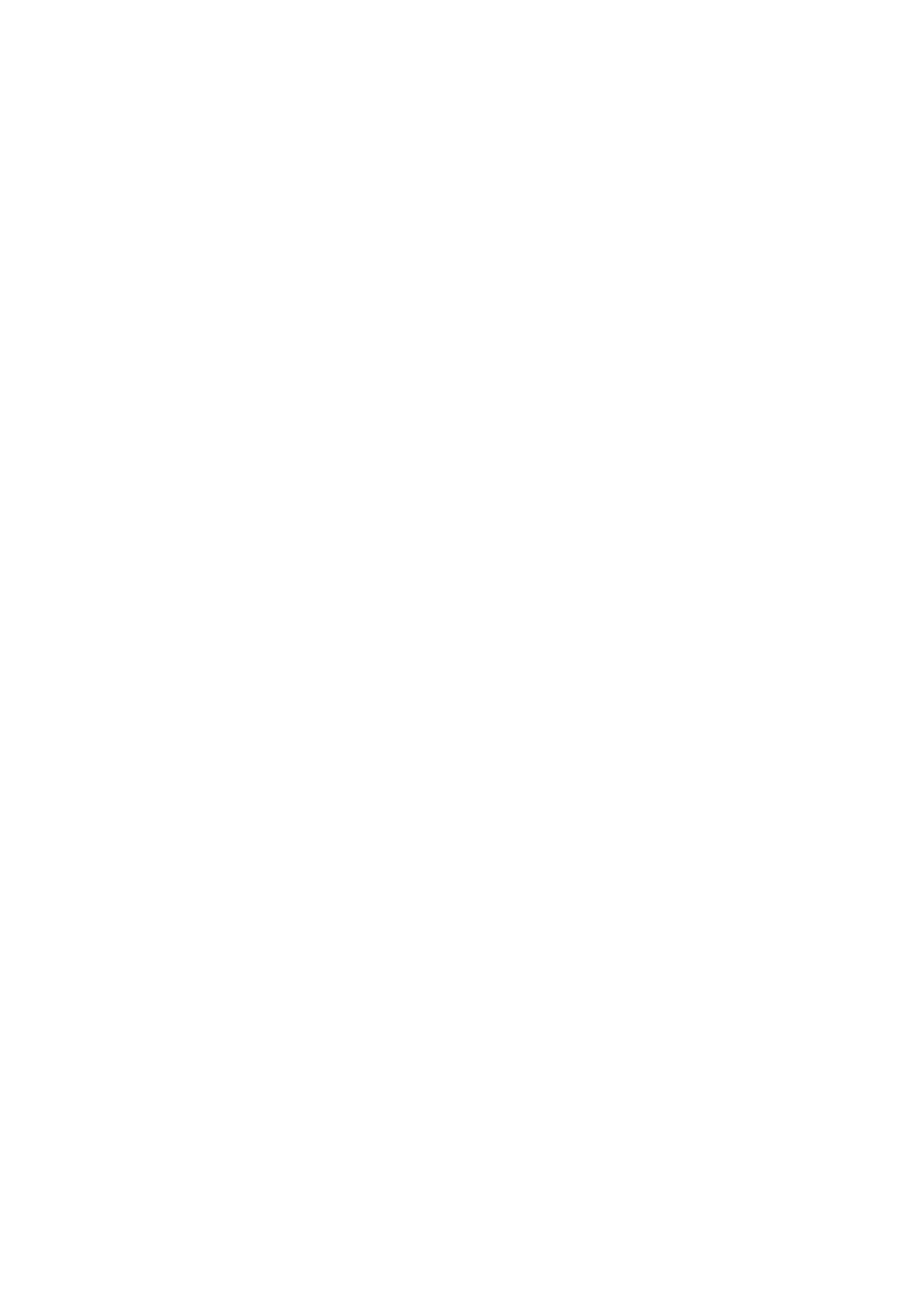#### **In the case of Abdulgadirov v. Azerbaijan,**

The European Court of Human Rights (First Section), sitting as a Chamber composed of:

 Isabelle Berro-Lefèvre, *President,*  Elisabeth Steiner, Khanlar Hajiyev, Linos-Alexandre Sicilianos, Erik Møse, Ksenija Turković,

 Dmitry Dedov, *judges,* and Søren Nielsen, *Section Registrar,*

Having deliberated in private on 28 May 2013,

Delivers the following judgment, which was adopted on that date:

# PROCEDURE

1. The case originated in an application (no. 24510/06) against the Republic of Azerbaijan lodged with the Court under Article 34 of the Convention for the Protection of Human Rights and Fundamental Freedoms ("the Convention") by an Azerbaijani national, Mr Rizvan Mammad oglu Abdulgadirov (*Rizvan Məmməd oğlu Abdulqədirov –* "the applicant"), on 29 May 2006.

2. The applicant was represented by Mr E. Osmanov, a lawyer practising in Azerbaijan. The Azerbaijani Government ("the Government") were represented by their Agent, Mr Ç. Asgarov.

3. The applicant alleged, in particular, that his absence from hearings before the Court of Appeal and the Supreme Court had breached his right to a fair trial.

4. On 8 June 2009 the application was communicated to the Government. It was also decided to rule on the admissibility and merits of the application at the same time (Article 29  $\S$  1).

# THE FACTS

# I. THE CIRCUMSTANCES OF THE CASE

5. The applicant was born in 1958 and lives in Baku.

6. The applicant is a practising Muslim and attended a mosque, where he met A. Subsequently, A. was arrested by officers of the Ministry of National Security ("the MNS") on suspicion of having had contact with Al-Qaeda in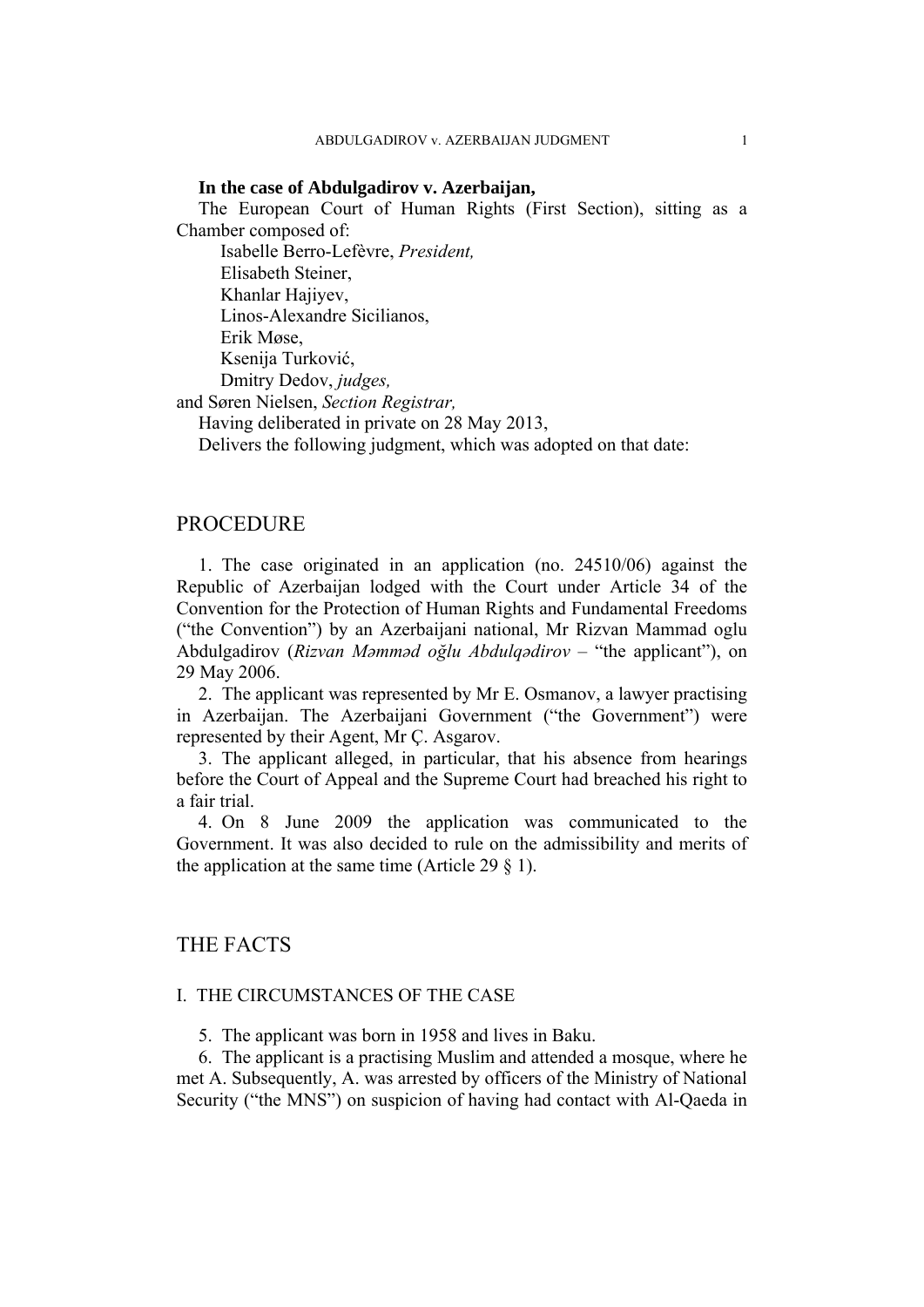the past and being the leader of a group planning to carry out terrorist acts in Azerbaijan. The authorities considered the group to be religious fundamentalists (referred to as "adherents of Wahhabism").

7. On 7 September 2004 the applicant was also arrested by the MNS officers, on suspicion of being associated with that group.

8. A search of his place of residence, carried out on the same day, did not reveal any incriminating evidence. However, a hand grenade was found in the flat of the applicant's wife, which the MNS officers had also searched.

9. The applicant was charged with illegal possession of a weapon under Article 228.1 of the Criminal Code. In addition to the applicant, the criminal proceedings involved five other accused (including A.), all of whom were charged with more serious offences than the applicant. Four of them were charged with complicity in the preparation of terrorist acts.

10. On 10 September 2004 the applicant was brought before a judge, who ordered his detention pending trial.

11. The applicant was tried by the Assize Court, together with the other five accused. The trial was closed to the public. According to the applicant, before the Assize Court he argued that the hand grenade did not belong to him and that it had been "planted" in his wife's flat by the MNS officers who, having tricked his wife, had gained access to the flat about 30 minutes before she, the applicant himself, and two passers-by who had been asked to witness the search, entered the flat.

12. On 7 February 2005 the Assize Court convicted the applicant of illegal possession of a weapon and sentenced him to three years' imprisonment. The other accused were convicted of more serious criminal offences (terrorist activities) and received longer prison sentences, ranging from five to fourteen years' imprisonment.

13. On 18 February 2005 the applicant lodged an appeal against the judgment, requesting the Court of Appeal to quash the judgment in the part concerning him and to terminate the criminal case against him. He reiterated his allegations that the hand grenade had not belonged to him, that the case file did not contain any other evidence against him, and that he had not committed the criminal offence for which he had been convicted. He argued that, in circumstances where the discovery of the hand grenade in his wife's flat was essentially the only incriminating evidence against him, the trial court had failed to take into account the unlawful manner in which the search had been conducted and to properly assess the admissibility and reliability of the evidence obtained as a result of the search. He also noted that the first-instance court had applied the most severe sentence provided for in Article 228.1 of the Criminal Code and had not taken into account his personal circumstances when imposing the sentence, such as, *inter alia*, the fact that he had to provide and care for his aged and ailing mother.

14. Some of the other defendants also lodged appeals.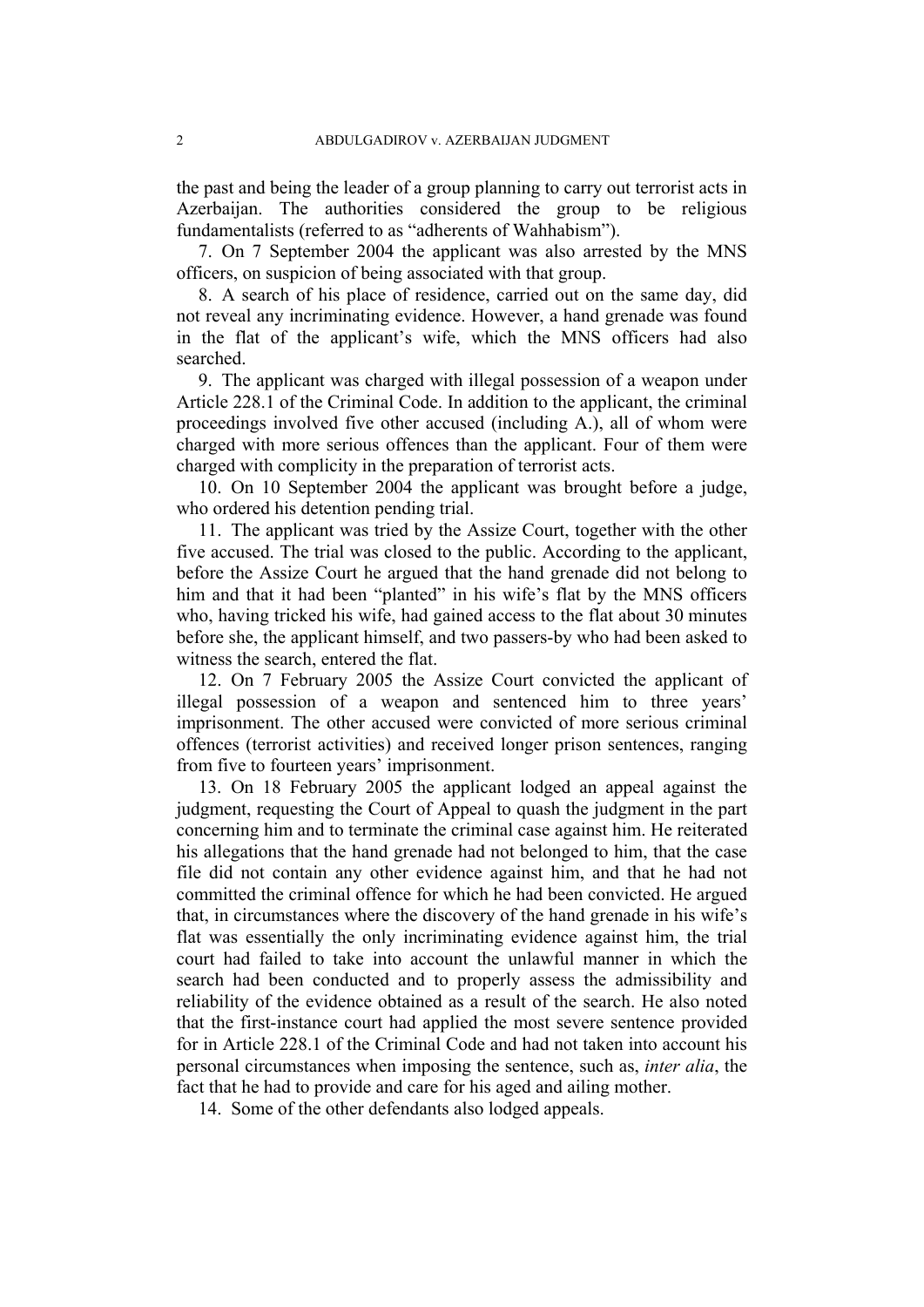15. At a preliminary hearing on 22 March 2005, held in the presence of the public prosecutor but in the absence of the defendants and their lawyers, the Court of Appeal fixed the date of the hearing on the merits for 29 March 2005 and decided that only the public prosecutor and the defendants' lawyers should be invited to that hearing. The Court of Appeal's decision was silent as to whether the defendants or their lawyers had been informed of the time and place of the preliminary hearing (see paragraph 23 below). It was also silent as to whether the hearing on the merits would be held with or without a "court investigation" (see paragraph 24 below).

16. On 29 March 2005 the Court of Appeal examined the appeals lodged by all six defendants, including the applicant. The court examined the appeals "without a court investigation", that is, without a full rehearing of the case (see paragraph 25 below for an explanation of the differences in appellate proceedings conducted with and without a "court investigation"). According to the applicant, the Court of Appeal hearing lasted between ten and twenty minutes. According to the minutes of the hearing, the applicant was absent but the applicant's lawyer and the public prosecutor were present. On the same day the Court of Appeal upheld the Assize Court's judgment of 7 February 2005. The Court of Appeal's judgment was largely a word-for-word copy of the judgment of 7 February 2005.

17. On 5 August 2005 the applicant lodged a cassation appeal with the Supreme Court. He claimed, *inter alia*, that his absence from the Court of Appeal's hearing had breached his rights under the domestic law. The Supreme Court examined the applicant's cassation appeal separately and, on 29 November 2005, upheld the lower courts' judgments. The Supreme Court's decision was silent on the applicant's complaint about his absence from the hearing before the Court of Appeal. At the Supreme Court hearing the applicant was represented by his lawyer but was not present personally.

# II. RELEVANT DOMESTIC LAW

#### **A. Competence of an appellate court**

18. In accordance with Article 397 of the Code of Criminal Procedure ("the CCrP"), an appellate court (second instance) verifies whether the court of first instance correctly established the facts of the case and correctly applied the provisions of the criminal law and the CCrP.

19. In accordance with Article 398 of the CCrP, following the examination of an appeal, the appellate court may dismiss the appeal and uphold the judgment of the first-instance court, quash the first-instance judgment and deliver a new judgment, quash the first-instance judgment and terminate the criminal proceedings, or amend the first-instance judgment.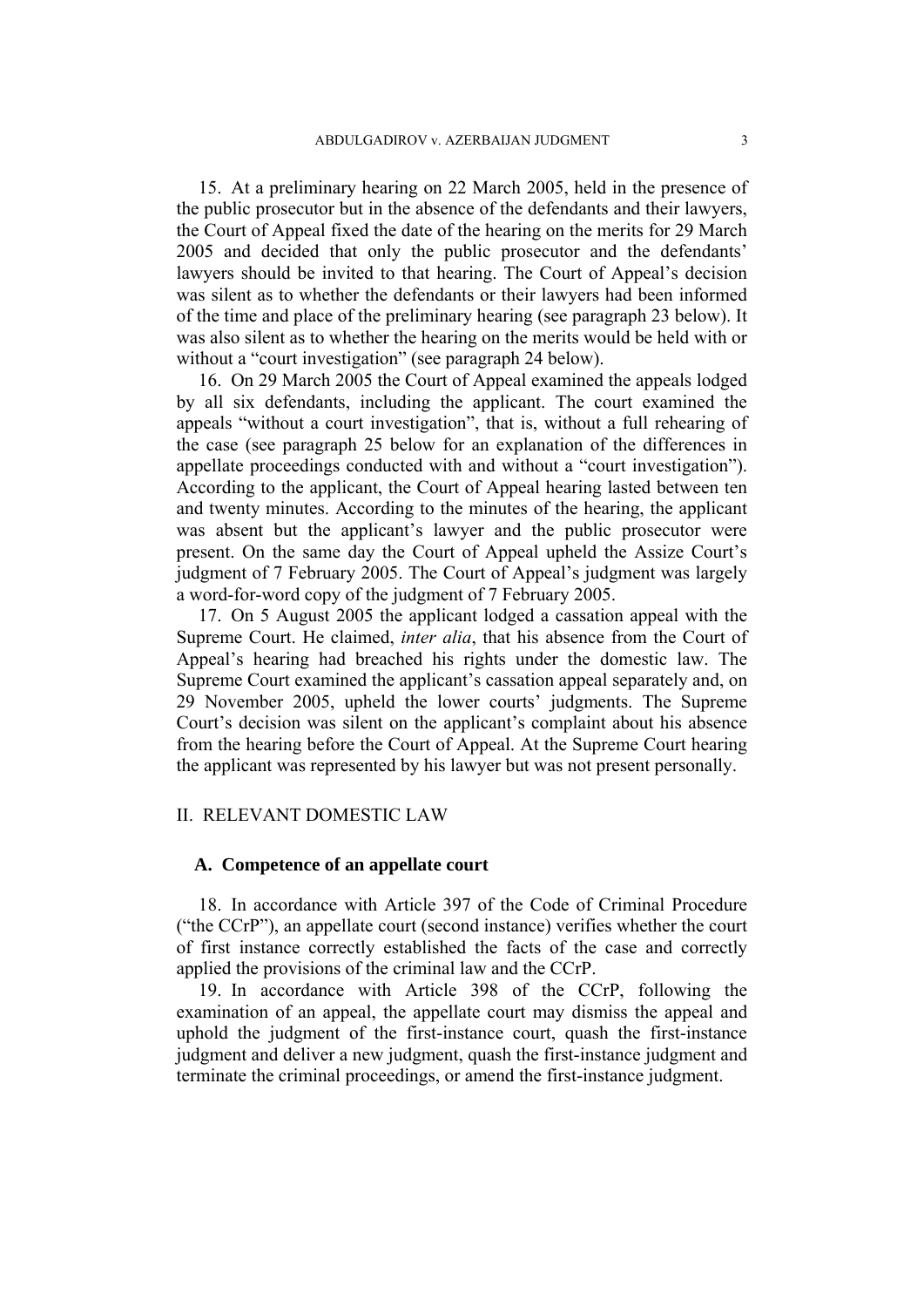#### **B. Presence of the defendant at appellate hearings**

20. In accordance with Article 91.5.25 of the CCrP, the accused has the right to be present at hearings before the first-instance and appellate courts, and to examine the case materials.

21. In accordance with Article 392.2 of the CCrP, if the issues raised before the appellate court may lead to the worsening of the situation of the convicted or acquitted person as a result of the appeal proceedings, or if the appellate court decides that a full judicial review of the case ("a court investigation") is necessary, it is imperative that the convicted or acquitted person, as well as his or her counsel, be summoned to the appeal hearings. In such cases the participation of the public prosecutor is also compulsory. According to the same provision, the participation of the appellant and the consequences of his or her absence are determined with reference to the criteria set out in Article 311 of the CCrP.

22. According to Article 311 of the CCrP, the accused has a right to participate in all trial hearings and enjoys all the defence rights provided for in the CCrP. Article 311.2 specifies two exceptional circumstances where the court can examine the case in absence of the accused: (a) the accused is abroad and intentionally avoiding attending the hearing; or (b) the person is charged with a minor criminal offence and has waived his or her right to be present at the court hearings.

According to Article 311.4 of the CCrP, except for the circumstances specified in Article 311.2 of the CCrP, if the accused is absent from the hearing, the court's examination of the case must be postponed.

#### **C. Procedure for the examination of an appeal by an appellate court**

23. Under Article 391.1 of the CCrP, the appellate court must hold a preliminary hearing within fifteen days (in some circumstances, within thirty days) of receiving an appeal. Persons who have the right to lodge an appeal, and the public prosecutor, have the right to be present at the preliminary hearing. These parties must be informed in advance of the time and place of the preliminary hearing; however, their failure to attend does not prevent the preliminary hearing from taking place. If a convicted person who is detained lodges a request to participate in the preliminary hearing, it is for the court to order that he or she be brought to the hearing.

24. During the preliminary hearing the appellate court examines various admissibility issues and decides on a number of procedural matters, following which, in accordance with Article 391.3.4 of the CCrP, it can decide to fix a date for a hearing on the merits. According to Article 392.1 of the CCrP, if the court decides to proceed with the examination of the merits of the appeal and fixes a date for a hearing on the merits, it must also decide on the following issues, *inter alia*: whether a "court investigation" is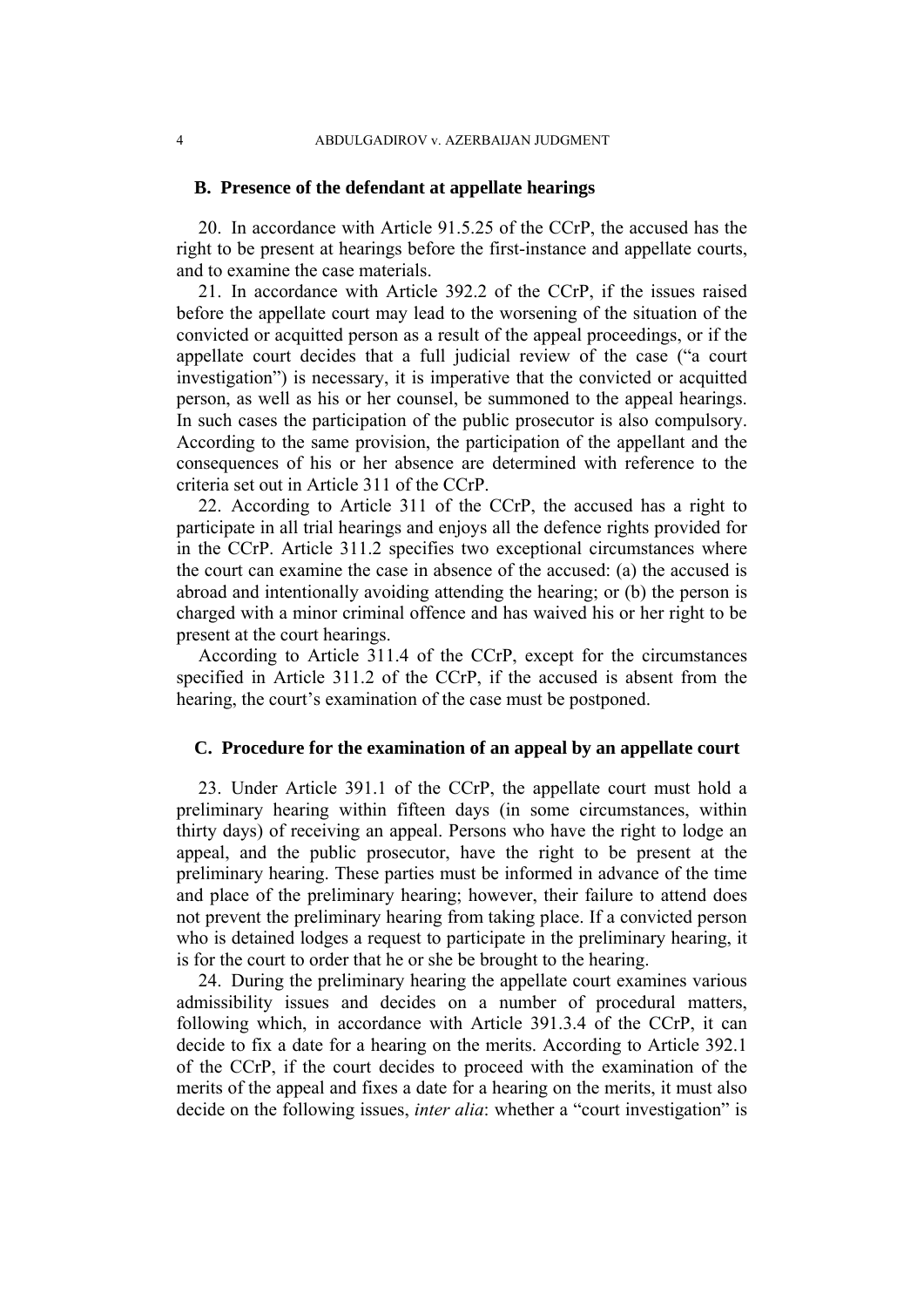necessary and, if so, its scope; whether it is necessary to procure additional evidence; and which persons should be invited to attend the hearing on the merits.

25. According to Article 394.3 of the CCrP (which contains further references to Articles 339-341 of the CCrP), if the appellate court examines the appeal "without a court investigation", the appeal hearing on the merits proceeds approximately as follows: the court (a) opens the hearing by, *inter alia*, explaining the substance of the first-instance judgment, summarising the points of appeal and asking if the parties have any objections; (b) notifies the participants of any additional requests lodged at the appeal hearing; (c) hears the arguments of the parties concerning the points of appeal; (d) invites the parties to make closing statements and exercise their right of reply to the other party's closing statement (in the manner stipulated in Articles 339-341 of the CCrP); and (e) closes the hearing and retires to the deliberations room.

In accordance with Articles 394.4 and 394.6 of the CCrP (which contain further references to Articles 324-341 of the CCrP), if the appellate court examines the appeal by means of a "court investigation", the appellate hearing essentially takes the form of a full rehearing of the case resembling the first-instance trial (but limited to the issues raised on appeal). Specifically, the appellate hearing proceeds approximately as follows: the court (a) opens the hearing by, *inter alia*, explaining the substance of the first-instance judgment, summarising the points of appeal and verifying if the parties have any objections; (b) begins the "court investigation" by reading out the operative provisions of the public prosecutor's indictment, explaining to the accused the substance of the charges against him and his rights as an accused, and asking the accused whether he wishes to plead guilty or not guilty; (c) questions the accused concerning all relevant aspects of the case and gives the other party the opportunity to cross-examine him, and, where necessary, examines any other statements made by the accused prior to the trial stage; (d) determines the order in which evidence will be presented, invites the parties to present their evidence and examines the evidence in an open hearing, allowing the parties to cross-examine the witnesses: this includes hearing witnesses, reading out witness statements, hearing victims, examining expert opinions, questioning experts, examining material and documentary evidence, and so on; (e) closes the "court investigation" by notifying the parties that the court is ready to proceed to closing statements and enquiring if the parties have any additional requests; (f) invites the parties to make their closing statement and exercise their right of reply to the other party's closing statement; (g) provides an opportunity for the defendant to make a final plea; and (h) closes the hearing and retires to the deliberations room.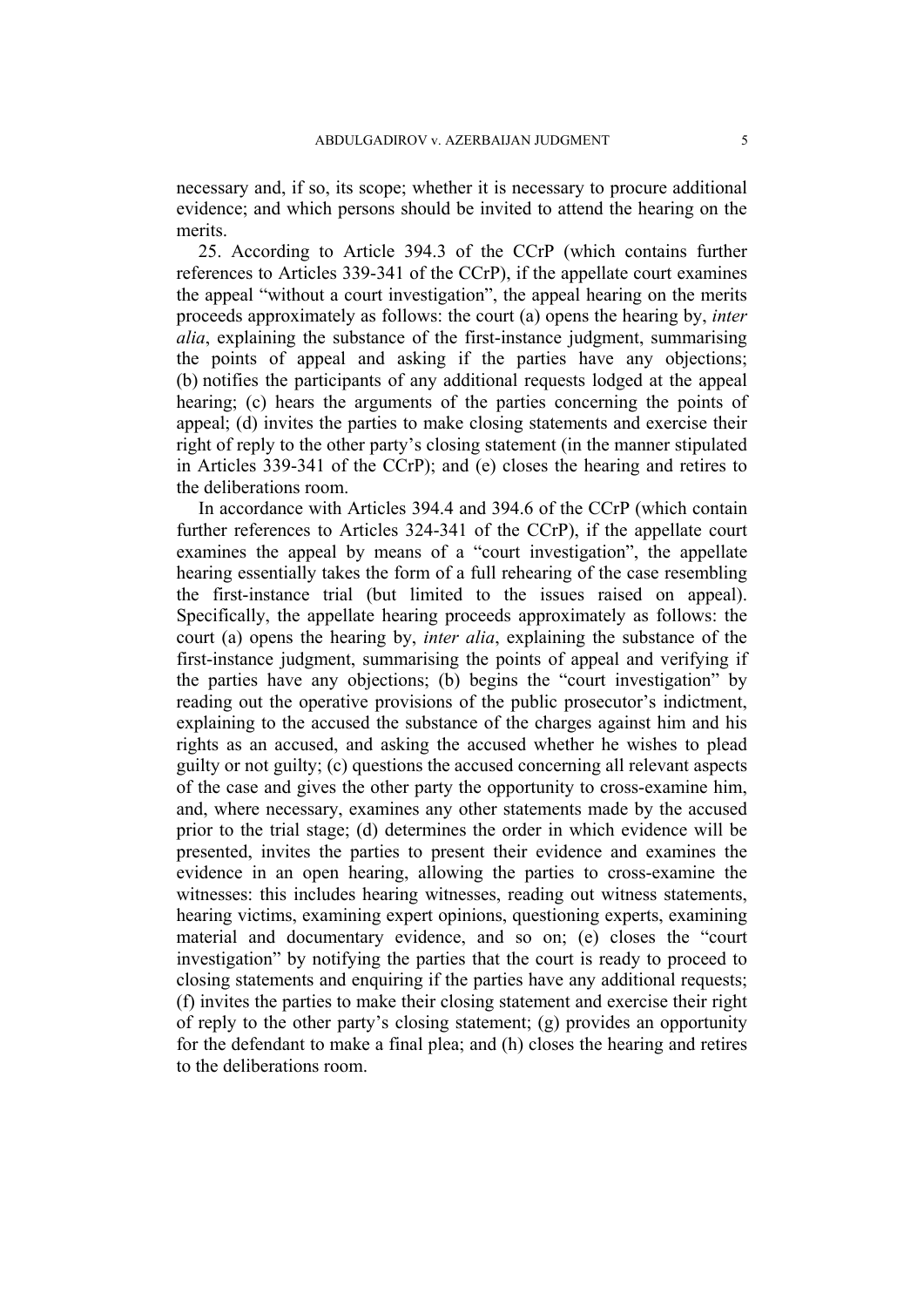# **D. Competence of the cassation court and presence of the defendant at cassation hearings**

26. Under Article 419 of the CCrP, when examining the merits of an appeal the Supreme Court deals only with points of law, verifying whether the rules of criminal law and criminal procedure have been applied correctly. Persons having the right to lodge a cassation appeal, and the public prosecutor, have the right to be present at the Supreme Court hearing (Article 419.2 of the CCrP). The absence of the person who has lodged the appeal, if he or she has been duly informed of the hearing, does not prevent the Supreme Court from deciding to proceed with the hearing in his or her absence (Article 419.4 of the CCrP).

#### **E. Criminal Code**

27. Article 228.1 of the Criminal Code (illegal acquisition, transfer, sale, storage, transportation or carrying of firearms or their accessories or explosives) provides for a maximum sentence of three years' imprisonment.

# THE LAW

# I. ALLEGED VIOLATION OF ARTICLE 6 §§ 1 AND 3 (c) OF THE **CONVENTION**

28. The applicant complained that his absence from the hearings before the Court of Appeal and the Supreme Court had breached his right to a fair trial under Article 6 §§ 1 and 3 (c) of the Convention, which reads as follows:

"1. In the determination of ... any criminal charge against him, everyone is entitled to a fair ... hearing ... by [a] ... tribunal ...

3. Everyone charged with a criminal offence has the following minimum rights:

...

(c) to defend himself in person or through legal assistance of his own choosing or, if he has not sufficient means to pay for legal assistance, to be given it free when the interests of justice so require ..."

#### **A. Admissibility**

29. The Court notes that this complaint is not manifestly ill-founded within the meaning of Article 35 § 3 (a) of the Convention. It further notes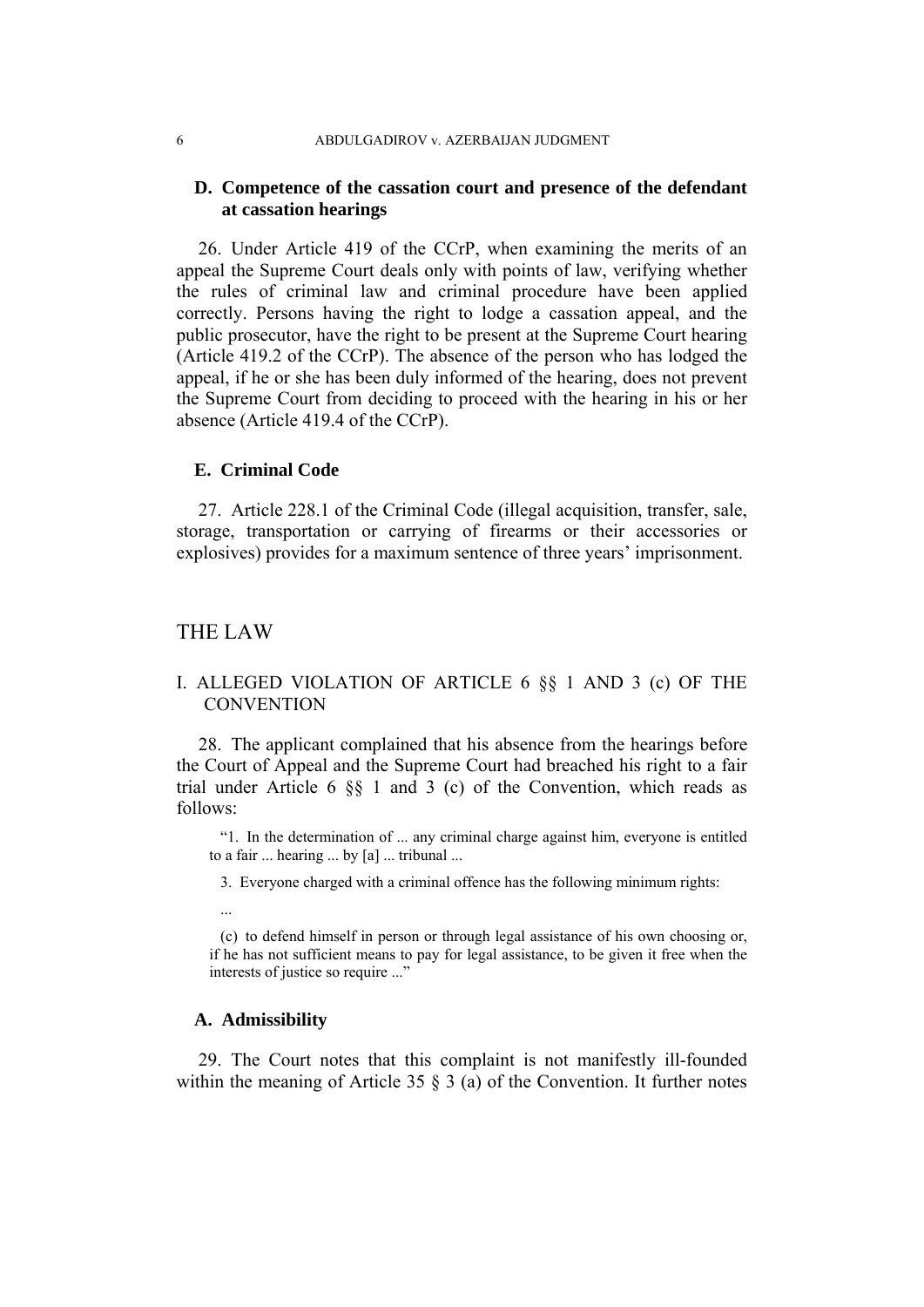that it is not inadmissible on any other grounds. It must therefore be declared admissible.

#### **B. Merits**

#### *1. The parties*' *submissions*

30. The Government submitted that the applicant had received a fair trial in the court proceedings before the first-instance court. He and his lawyer had participated in all the first-instance hearings. As to the hearings before the Court of Appeal, the Government submitted that in the present case the Court of Appeal had decided to examine the merits of the appeal without a "court investigation" and there had been no possibility of the worsening of the applicant's situation as a result of his appeal. In such circumstances, under Article 392.2 of the CCrP, the Court of Appeal "had the right to hear the case" in the applicant's absence. Furthermore, the applicant's lawyer had been present at the hearing on the merits and had been given the opportunity to present arguments on the applicant's behalf. In particular, in accordance with Article 394.3 of the CCrP, the defence counsel had made submissions in support of the appeal. The Government concluded that equality of arms had been fully ensured in the proceedings before the Court of Appeal.

31. Concerning the applicant's absence from the hearing before the Supreme Court, the Government submitted that, under the domestic legislation, the Supreme Court was competent to examine the case only on points of law. As the applicant had been represented by a lawyer before the Supreme Court, the Government concluded that his absence in person had not infringed the rights of the defence.

32. The applicant maintained his complaints.

#### *2. The Court's assessment*

#### **(a) General principles**

33. The Court reiterates that the object and purpose of Article 6 taken as a whole imply that a person "charged with a criminal offence" is entitled to take part in the hearing. Moreover, sub-paragraphs (c), (d) and (e) of paragraph 3 guarantee to "everyone charged with a criminal offence" the right "to defend himself in person", "to examine or have examined witnesses" and "to have the free assistance of an interpreter if he cannot understand or speak the language used in court", and it is difficult to see how one can exercise these rights without being present (see *Colozza v. Italy*, 12 February 1985, § 27, Series A no. 89). The duty to guarantee the right of a criminal defendant to be present in the courtroom – either during the original proceedings or in a retrial – ranks as one of the essential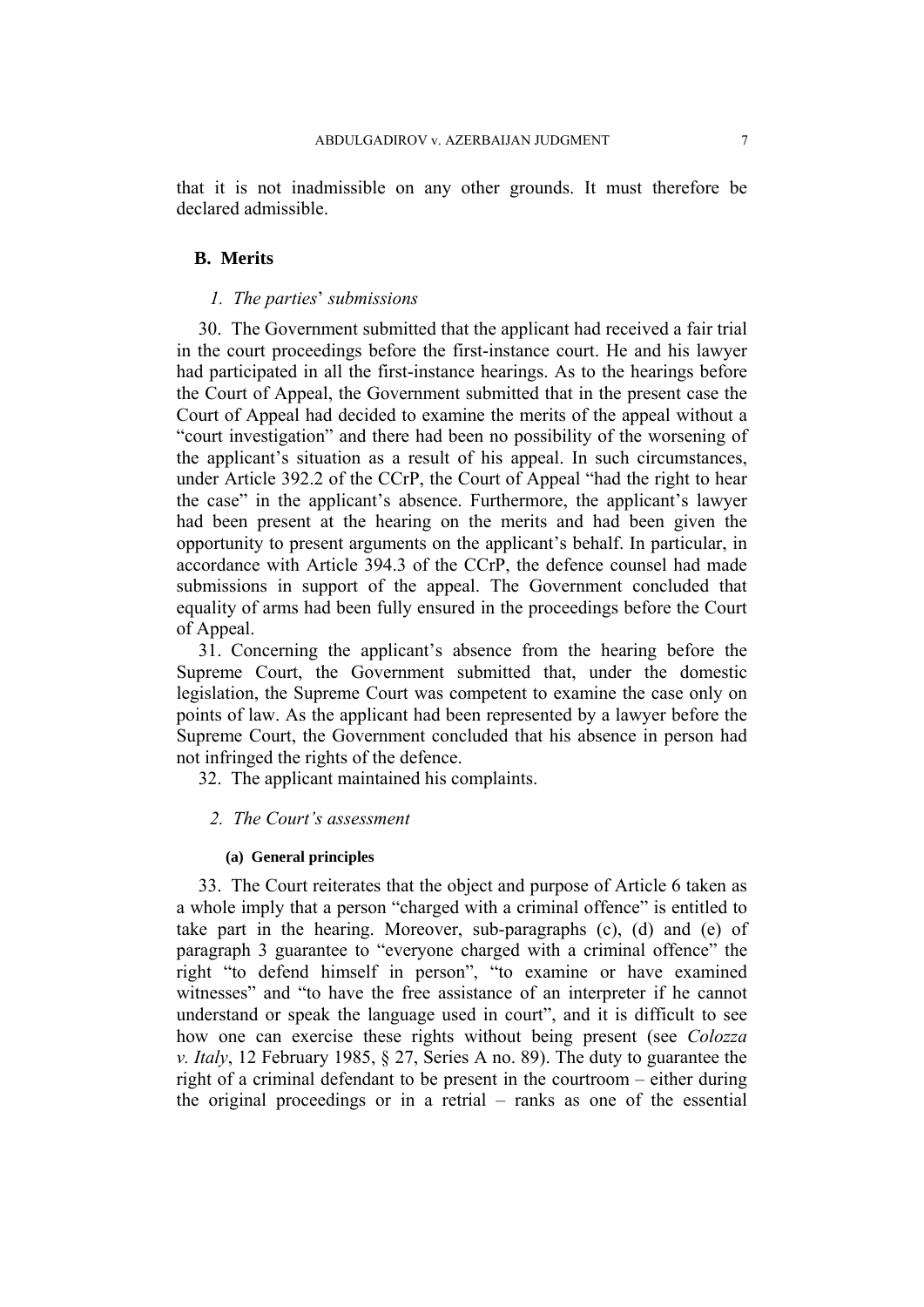requirements of Article 6 (see *Stoichkov v. Bulgaria*, no. 9808/02, § 56, 24 March 2005).

34. The personal attendance of the defendant does not necessarily take on the same crucial significance for an appeal hearing as it does for the trial (see *Kamasinski v. Austria*, 19 December 1989, § 106, Series A no. 168). The manner in which Article 6 is applied to proceedings before appellate courts depends on the special features of the proceedings involved – account must be taken of the entirety of the proceedings in the domestic legal order and of the role of the appeal court therein (see *Ekbatani v. Sweden*, 26 May 1988, § 27, Series A no. 134).

35. Leave-to-appeal proceedings and proceedings involving only questions of law, as opposed to questions of fact, may comply with the requirements of Article 6 even if the appellant has not been given an opportunity to be heard in person by the appeal or cassation court, provided that he was heard by the first-instance court (see, among other authorities, *Monnell and Morris v. the United Kingdom*, 2 March 1987, § 58, Series A no. 115, as regards the issue of leave to appeal, and *Sutter v. Switzerland*, 22 February 1984, § 30, Series A no. 74, as regards the cassation stage).

36. In appeal proceedings reviewing a case both as to facts and as to law, Article 6 does not always require a right to a public hearing, still less a right to appear in person (see *Fejde v. Sweden*, 29 October 1991, § 33, Series A no. 212-C). In order to decide this question, regard must be had to, among other considerations, the specific features of the proceedings in question and the manner in which the applicant's interests were actually presented and protected before the appeal court, particularly in the light of the nature of the issues to be decided by it and of their importance to the appellant (see, among many other authorities, *Kremzow v. Austria*, 21 September 1993, § 59, Series A no. 268-B; *Belziuk v. Poland*, 25 March 1998, § 37, *Reports of Judgments and Decisions* 1998-II; and *Hermi v. Italy* [GC], no. 18114/02, § 62, ECHR 2006-XII). For instance, where an appeal court has to make a full assessment of the issue of guilt or innocence, it cannot determine the issue without a direct assessment of the evidence given in person by the accused for the purpose of proving that he did not commit the act allegedly constituting a criminal offence (see *Dondarini v. San Marino*, no. 50545/99, § 27, 6 July 2004).

37. The Court further reiterates that the principle of equality of arms is one of the features of the wider concept of a fair trial, which also includes the fundamental right that criminal proceedings should be adversarial. The principle of equality of arms requires each party to be given a reasonable opportunity to present his or her case under conditions that do not place him or her at a substantial disadvantage vis-à-vis his opponent (see *Nideröst-Huber v. Switzerland*, 18 February 1997, § 23, *Reports* 1997-I). The right to an adversarial trial means, in a criminal case, that both the prosecution and the defence must be given the opportunity to have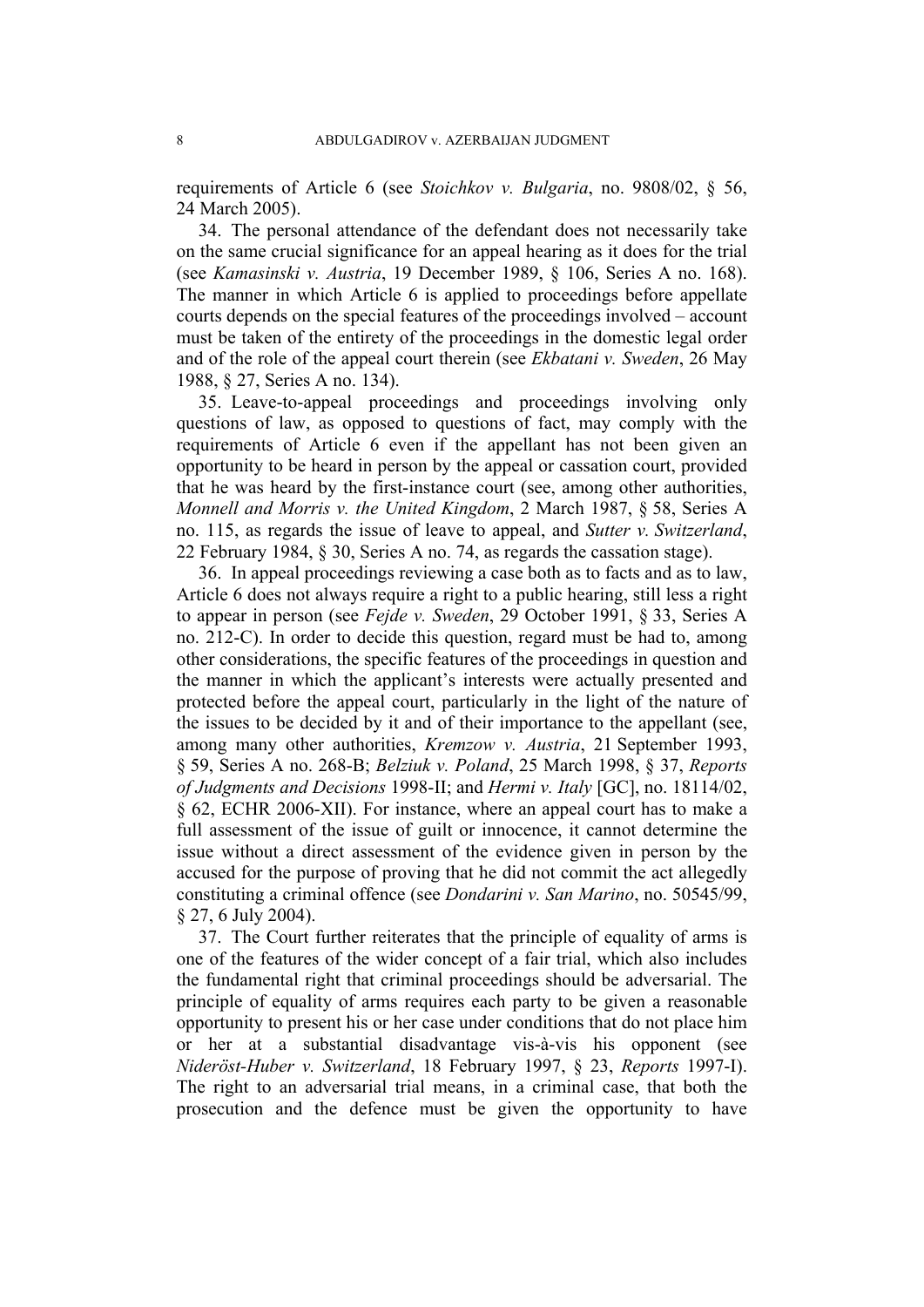knowledge of and comment on the observations made and the evidence adduced by the other party (see *Brandstetter v. Austria*, 28 August 1991, §§ 66-67, Series A no. 211).

# **(b) Application of the above principles in the present case**

38. At the outset, the Court notes that it is not convinced by the Government's argument that Article 392.2 of the CCrP clearly affords the Court of Appeal the "right" to hold a hearing in the absence of the accused whenever an appeal is examined without a "court investigation" and the examination of the appeal cannot result in the worsening of the defendant's situation. The Court notes that, in general, the CCrP expressly provides for the accused's right to be present at appellate hearings at second instance, and the Court refers, in particular, to Article 91.5.25 of the CCrP in this regard (see paragraph 20 above). Article 392.2 of the CCrP appears, at first sight, to further reinforce the importance of this right by outlining circumstances where the presence of the accused at the hearing is "imperative" (see paragraph 21 above). Moreover, the Government have not elaborated as to how the accused's right to be present, unequivocally declared by Article 91.5.25 of the CCrP, could be ignored in a situation where the circumstances outlined in Article 392.2 did not obtain. Nor do they refer to any domestic case-law containing an interpretation of these legal provisions that would support the Government's argument. Furthermore, the CCrP expressly provides for only two exceptions to the accused's right to be present at second-instance appeal hearings (see paragraph 22 above), neither of which applied in the present case.

39. In any event, the existing requirements of the domestic law concerning a defendant's presence in person are not crucial for the examination of the present complaint, as the Court's task in the present case is to determine whether the applicant's absence from the Court of Appeal hearings was in compliance with the requirements of Article 6 of the Convention, which are autonomous in relation to those of national legislation.

40. The Court considers that, in the present case, the issue of the applicant's absence from the Court of Appeal hearing on the merits should be assessed in conjunction with the issue of his and his lawyer's absence from the same court's preliminary hearing.

41. The Court observes that, under the Azerbaijani legal system, the Court of Appeal has competence to examine points of both fact and law and to conduct a full review of the assessment of an accused's guilt or innocence. If necessary, the Court of Appeal has competence to retry the case and directly examine the evidence, question witnesses, and so on.

42. In his grounds of appeal, the applicant contested his conviction, and the sentence imposed, on both factual and legal grounds. He submitted, in particular, that his guilt had not been proved by lawfully-obtained evidence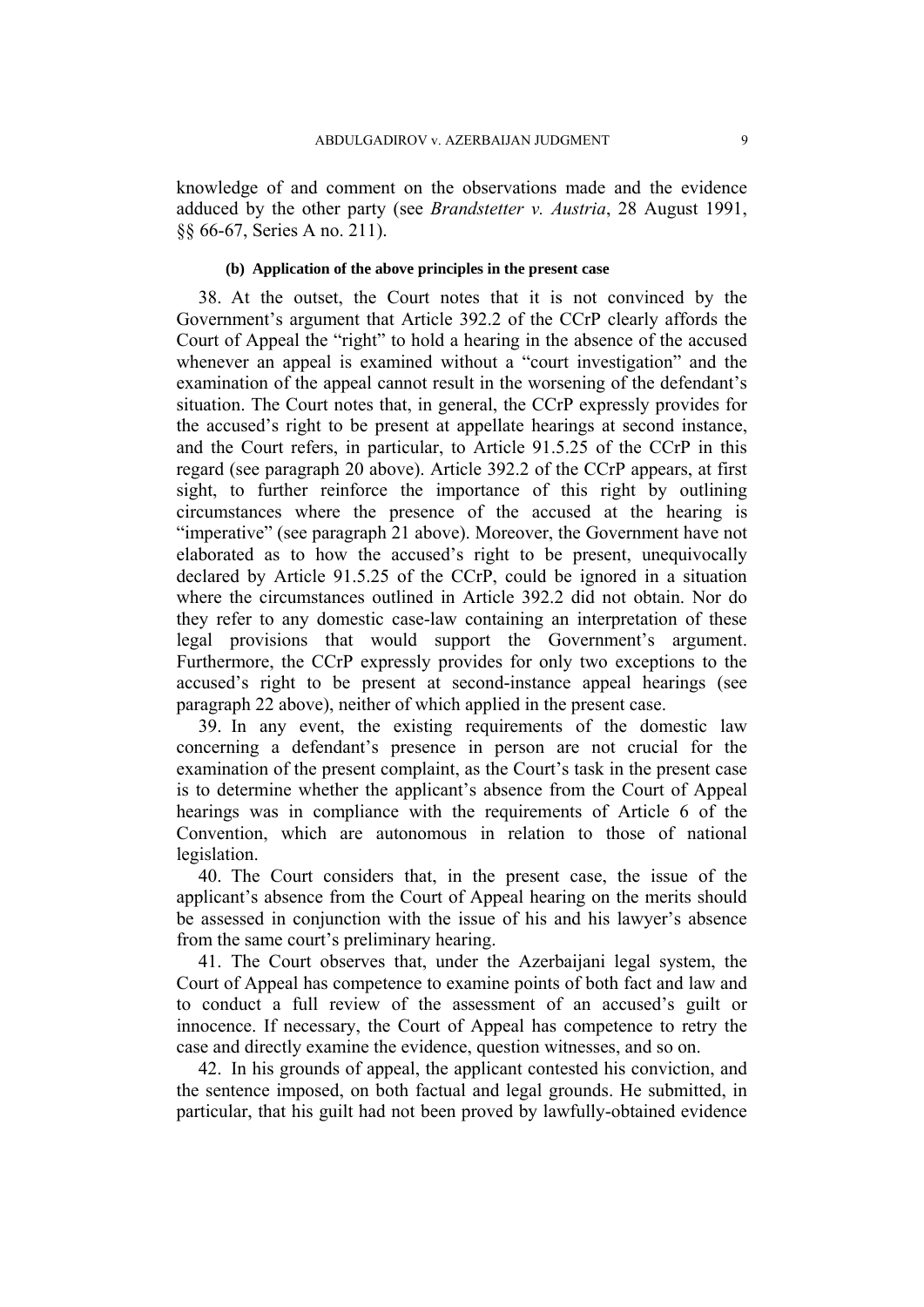and that the first-instance court had failed to properly assess the admissibility and reliability of the only piece of evidence against him, that is, the discovery of a hand grenade during a search that was allegedly procedurally flawed. The Court considers that these arguments indicate that the applicant wished to obtain a review by the Court of Appeal of the factual circumstances in which the search was conducted and a new assessment as to the admissibility and reliability of the evidence obtained. Furthermore, the applicant also complained that the court had applied the most severe punishment provided for in the relevant provision of the Criminal Code, without giving due consideration to his personal circumstances. It therefore appears that in his appeal the applicant called on the Court of Appeal to conduct a full review of the factual and legal grounds for his conviction and sentencing.

43. According to the Government, the Court of Appeal, at its preliminary hearing of 22 March 2005, decided to dispense with a full rehearing of the case (that is, decided to hold a hearing "without a court investigation"). However, the Court notes that, contrary to the Government's assertion, and despite the requirement of Article 392.1 of the CCrP (see paragraph 24 above), the Court of Appeal's decision of 22 March 2005 did not contain any order in respect of the "court investigation", and was in fact silent on that matter (see paragraph 15 above). Although the Court of Appeal eventually conducted the proceedings "without a court investigation", the Court notes that neither in the decision adopted at the preliminary hearing nor in its judgment on the merits did the Court of Appeal provide any reasons for its informal decision to proceed in this manner, or any explanation as to why the applicant's appeal did not merit an examination with a "court investigation".

44. Furthermore, the Court notes, firstly, that at the preliminary hearing of 22 March 2005 the Court of Appeal heard submissions by the public prosecutor, whereas neither the applicant nor his lawyer was present. Accordingly, the defence was placed at a disadvantage vis-à-vis the prosecution, as it was unable to argue in favour of holding a hearing on the merits "with a court investigation" in order to obtain a full rehearing of the issues raised in the appeal and, moreover, was not given an opportunity to have knowledge of or comment on the oral submissions of the public prosecutor.

45. Secondly, the merits of the appeal were examined by the Court of Appeal at a single hearing, attended by the applicant's lawyer, which lasted between ten and twenty minutes, where the court reviewed the findings of the court of first instance on the basis of the material in the case file and heard oral submissions by the applicant's lawyer in support of the appeal, as well as the counter-arguments of the prosecution. The Court notes that, as stated above, the issues raised by the defence before the appellate court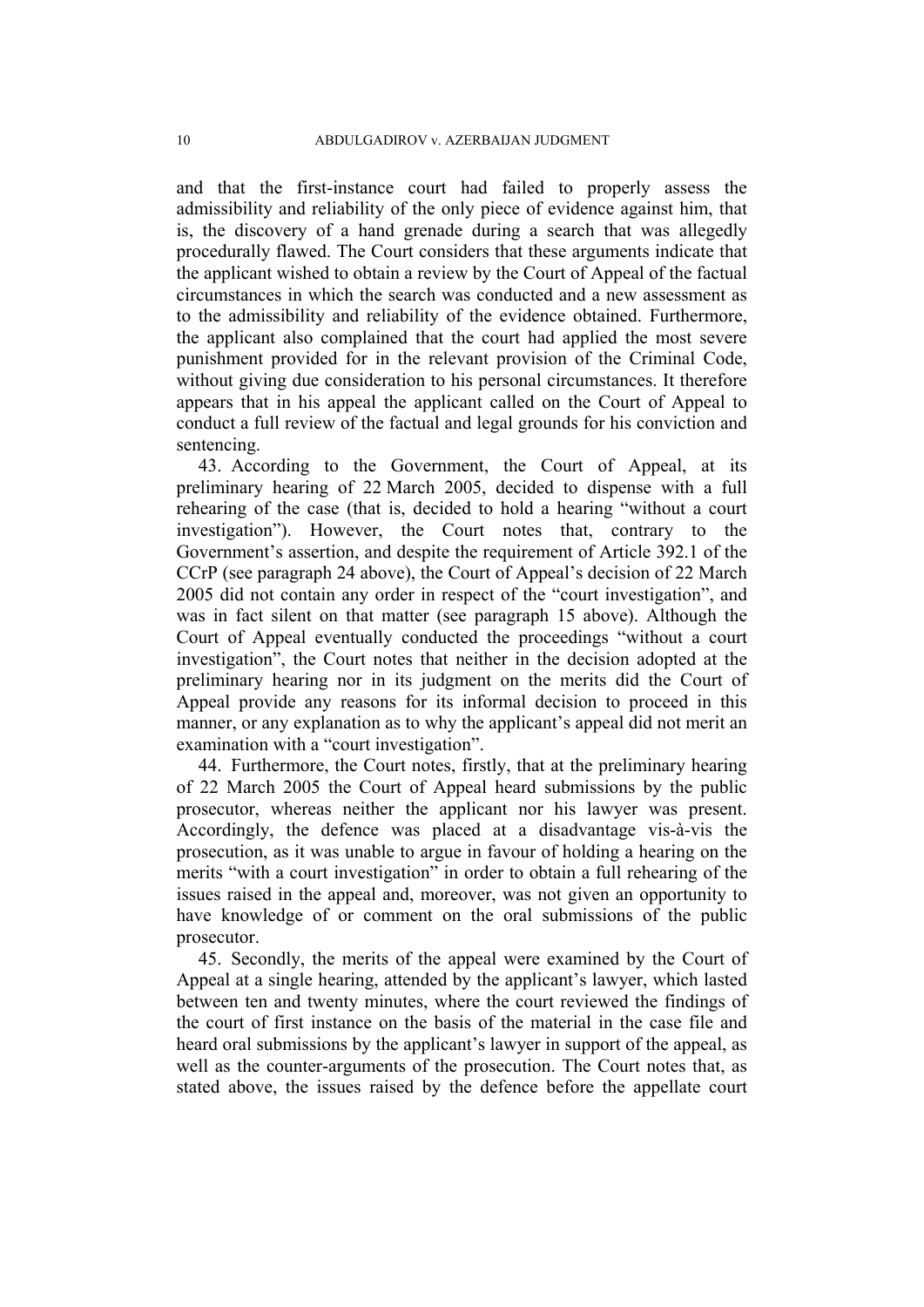concerned, among other things, the applicant's personal circumstances, and therefore, hearing him directly was necessary.

46. Having regard to the above, the Court considers that by holding the preliminary hearing in the absence of the defence, by dispensing with a full rehearing of the case without a formal decision and without giving the defence an opportunity to argue otherwise, and by subsequently examining the merits of the appeal in the applicant's absence, the Court of Appeal deprived the applicant of the opportunity to effectively argue his points of appeal in a manner complying with the principles of equality of arms and adversarial proceedings, and denied him the right to be heard in person in connection with points of appeal that, at least *prima facie*, required him to be heard directly. The fact that the applicant's lawyer was present at the hearing on the merits and was allowed to make very brief submissions in favour of the appeal did not remedy the situation.

47. Furthermore, having regard to the material in the case file, the Court notes that it cannot be established that the applicant waived, in any manner, his right to take part in the appeal hearings (see, for example, *Samokhvalov v. Russia*, no. 3891/03, §§ 55 et seq., 12 February 2009).

48. Accordingly, there has been a violation of Article 6 §§ 1 and 3 (c) of the Convention.

49. In view of the above finding, the Court does not consider it necessary to examine separately the applicant's complaint concerning his absence from the hearing of the Supreme Court.

# II. OTHER ALLEGED VIOLATIONS OF THE CONVENTION

50. The applicant also complained under Articles 3, 5, 6, 7, 13 and 14 that the conditions of his detention in prison had been poor; that his arrest and pre-trial detention had not complied with a number of the requirements of the Convention; that the Supreme Court had not been impartial because its President (who did not hear the applicant's case personally) and the prosecutor who had signed the applicant's indictment were the same person; that he should not have been tried by the Assize Court, which was a court for especially serious crimes; that there had been no effective domestic remedies in his case; and that he had been discriminated against on the ground of his alleged association with Wahhabism.

51. In the light of all the material in its possession, and in so far as the matters complained of are within its competence, the Court considers that this part of the application does not disclose any appearance of the violations alleged by the applicant. It follows that it is inadmissible under Article 35 § 3 (a) as manifestly ill-founded and must be rejected pursuant to Article 35 § 4 of the Convention.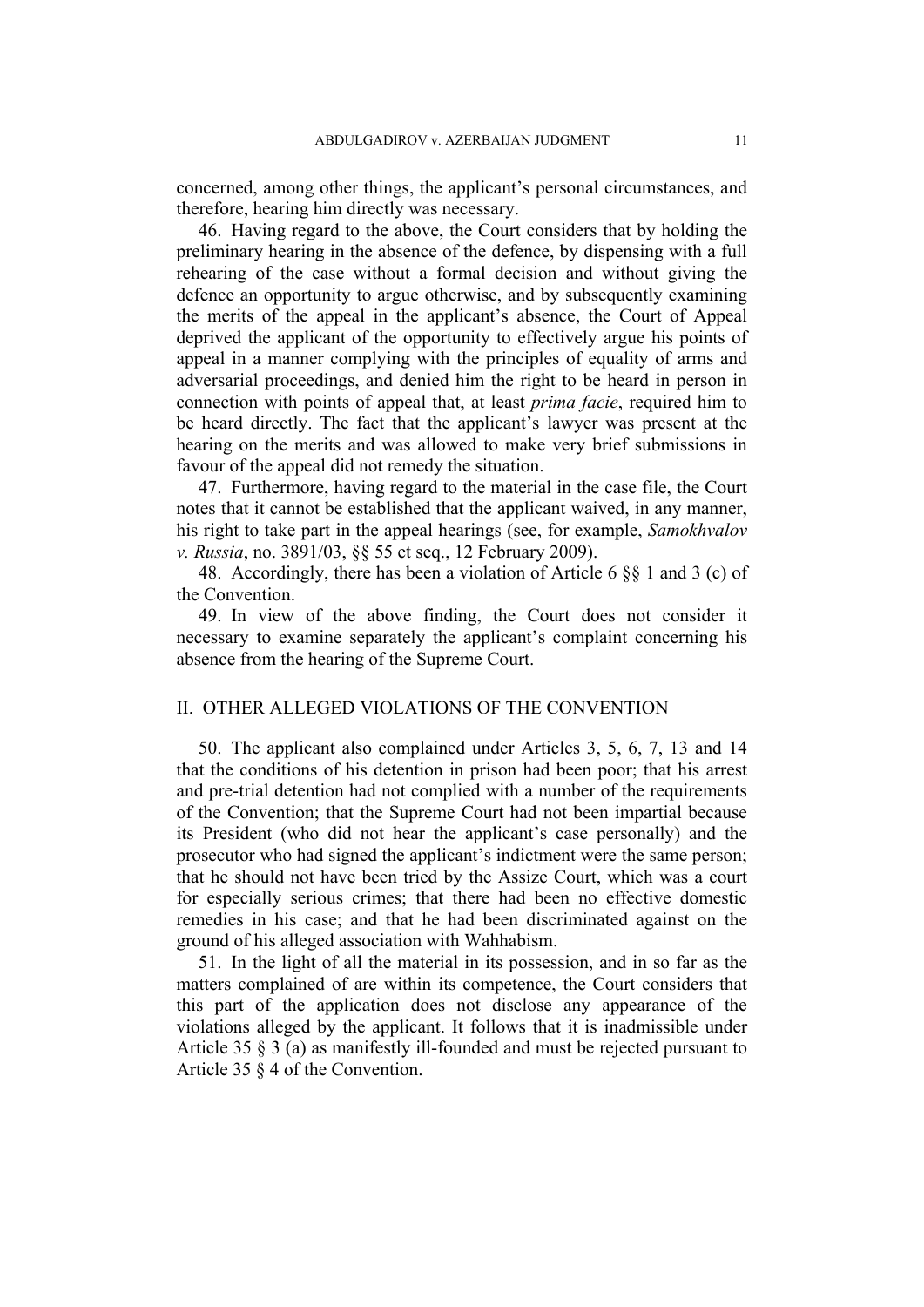# III. APPLICATION OF ARTICLE 41 OF THE CONVENTION

#### 52. Article 41 of the Convention provides:

"If the Court finds that there has been a violation of the Convention or the Protocols thereto, and if the internal law of the High Contracting Party concerned allows only partial reparation to be made, the Court shall, if necessary, afford just satisfaction to the injured party."

#### **A. Damage**

#### *1. Pecuniary damage*

53. The applicant claimed 13,200 euros (EUR) in respect of pecuniary damage, to cover loss of salary during the period of his arrest and imprisonment.

54. The Government submitted that the claim was unsubstantiated and that the applicant had failed to submit any evidence in support of it.

55. The Court considers that there is no causal link between the alleged pecuniary loss and the violation found. It therefore rejects the applicant's claim under this head.

#### *2. Non-pecuniary damage*

56. The applicant claimed EUR 150,000 in respect of non-pecuniary damage.

57. The Government deemed the sum claimed excessive. They added that if the Court found a violation of the Convention provisions in his case, the applicant would have the right to a re-examination of his case by the domestic courts. Therefore a finding of a violation would constitute sufficient reparation in respect of any non-pecuniary damage suffered by the applicant.

58. The Court considers that the applicant must have endured mental suffering which cannot be compensated solely by the finding of a violation. Nevertheless, the particular amount claimed is excessive. Making its assessment on an equitable basis, as required by Article 41 of the Convention, the Court awards the applicant EUR 2,400 in respect of nonpecuniary damage, plus any tax that may be chargeable to the applicant.

59. The Court reiterates that when an applicant has been convicted despite a potential infringement of his rights guaranteed by Article 6 of the Convention, he should, as far as possible, be put in the position in which he would have been had the requirements of that provision not been disregarded (see *Piersack v. Belgium* (Article 50), 26 October 1984, § 12, Series A no. 85). As has been found above, the appellate proceedings in the present case did not comply with the requirements of fairness. In such circumstances, the most appropriate form of redress would, in principle, be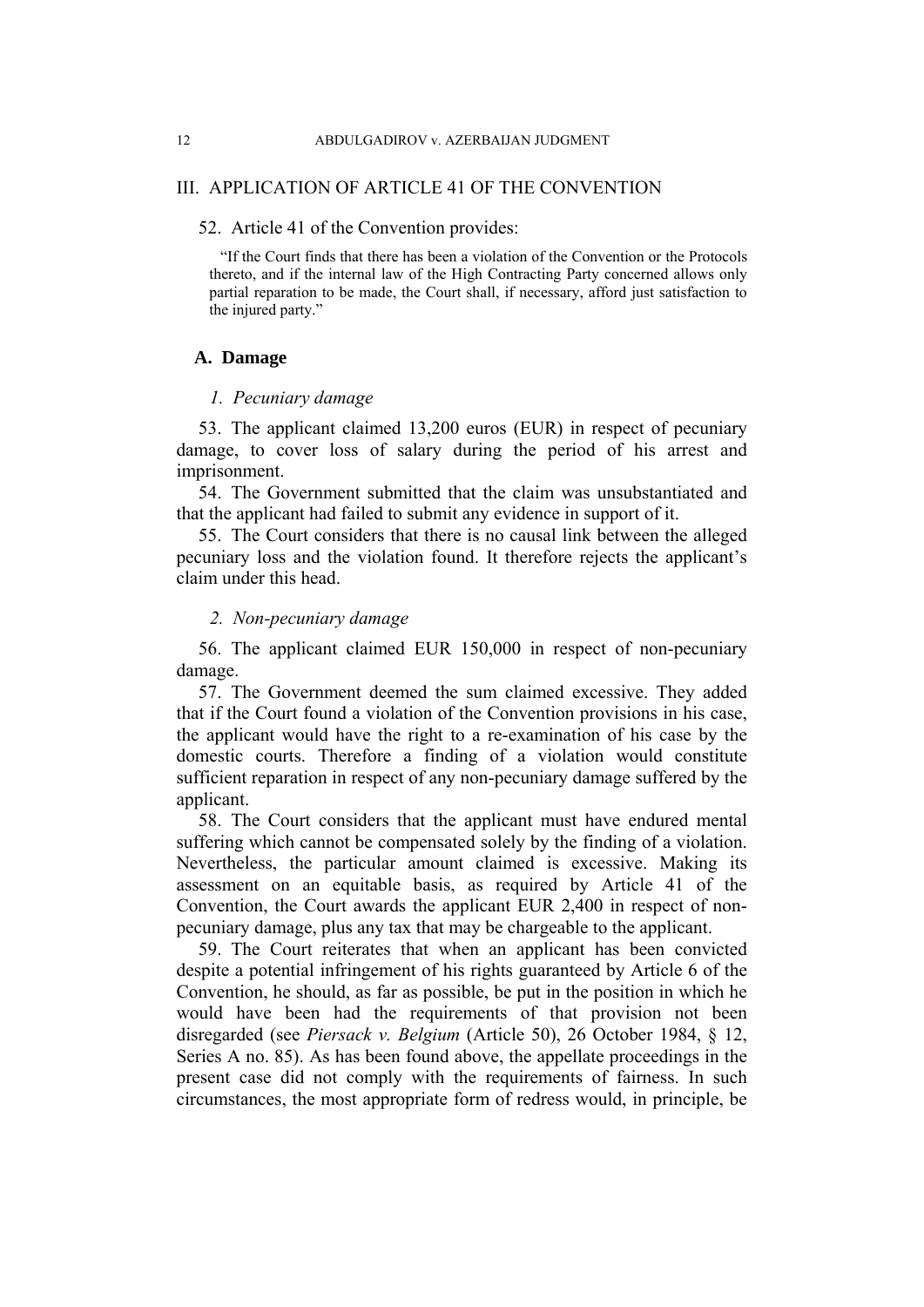the reopening of the appellate proceedings in order to guarantee the conduct of the trial in accordance with the requirements of Article 6 of the Convention (see, *mutatis mutandis*, *Somogyi v. Italy*, no. 67972/01, § 86, ECHR 2004-IV; *Shulepov v. Russia*, no. 15435/03, § 46, 26 June 2008; *Maksimov v. Azerbaijan*, no. 38228/05, § 46, 8 October 2009; and *Abbasov v. Azerbaijan*, no. 24271/05, §§ 41-42, 17 January 2008). The Court notes in this connection that the Code of Criminal Procedure of the Republic of Azerbaijan provides for a review of domestic criminal proceedings by the Plenum of the Supreme Court and remittal of the case for re-examination if the Court finds a violation of the Convention (see *Insanov v. Azerbaijan*, no. 16133/0, § 102, 14 March 2013, for the relevant texts of Articles 455, 456 and 459 of the Code of Criminal Procedure of the Republic of Azerbaijan).

#### **B. Costs and expenses**

60. The applicant also claimed EUR 4,000 for costs and expenses incurred before the Court.

61. The Government submitted that the applicant had failed to present any supporting documents in respect of this part of the claim.

62. According to the Court's case-law, an applicant is entitled to the reimbursement of costs and expenses in so far as it has been shown that these have been actually and necessarily incurred and are reasonable as to quantum. In the present case, having regard to the available documents, the Court awards the applicant EUR 1,000 for costs and expenses, plus any tax that may be chargeable to the applicant.

# **C. Default interest**

63. The Court considers it appropriate that the default interest rate should be based on the marginal lending rate of the European Central Bank, to which should be added three percentage points.

# FOR THESE REASONS, THE COURT UNANIMOUSLY

- 1. *Declares* the complaint concerning the fairness of the appeal proceedings admissible and the remainder of the application inadmissible;
- 2. *Holds* that there has been a violation of Article 6 §§ 1 and 3 (c) of the Convention;
- 3. *Holds*